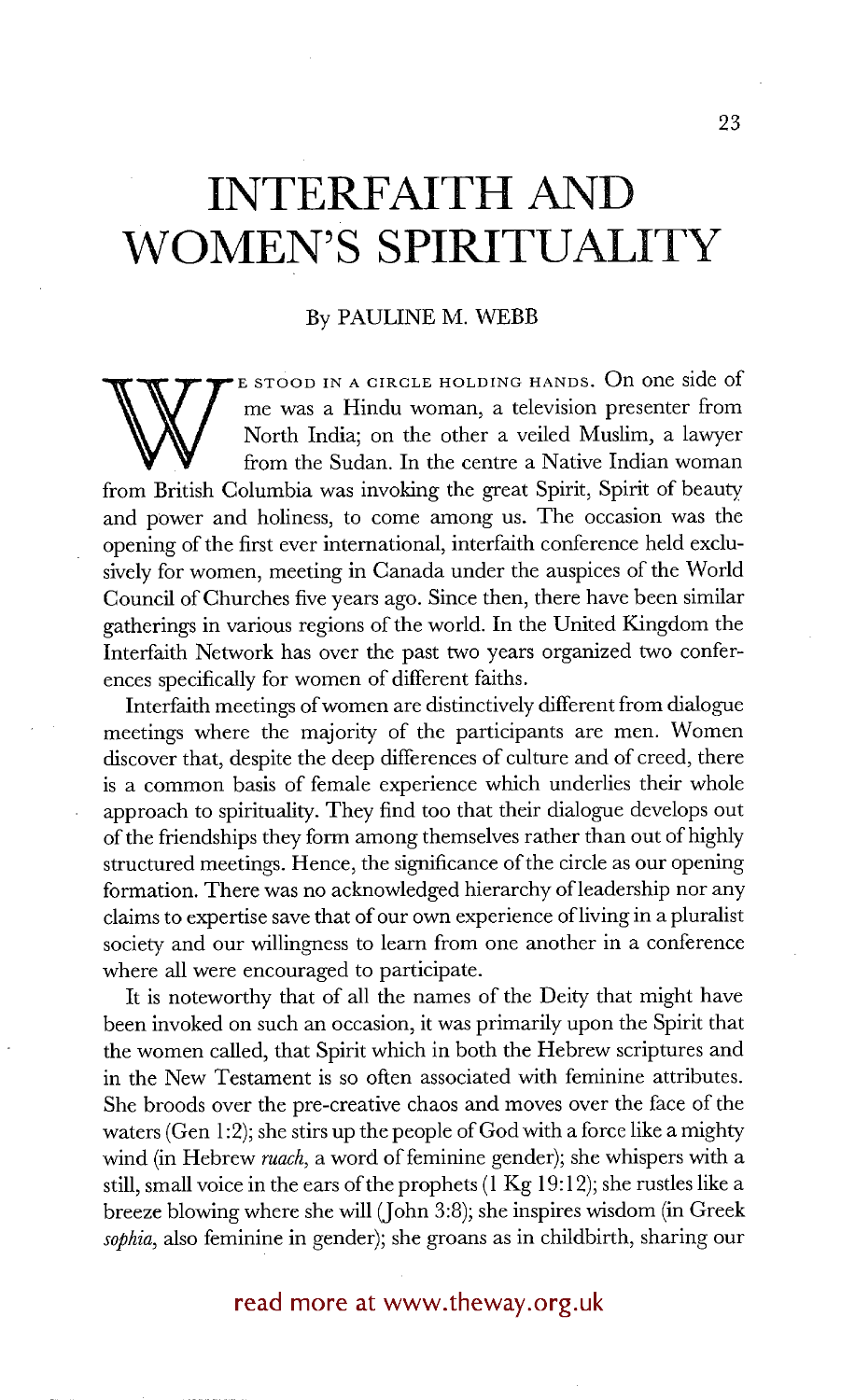longing for the appearance of a new creation (Rom 8:26). She is a disturbing spirit, soaring where she wills, apparently unpredictable.

Awareness of the Spirit's activity is by no means confined to the three great 'faiths of the Book', Judaism, Christianity and Islam. The Asian woman theologian, Professor Chung Hyun Kyung, speaking at the World Council of Churches Assembly in Canberra in 1991 on the theme 'Come Holy Spirit', drew on the resources of her own spiritual tradition as a Korean. A Christian herself, she nevertheless acknowledged the manifestation of the Spirit's activity in popular Buddhist spirituality, particularly as it is experienced by women:

For me the image of the Holy Spirit comes from the image *of Kwan In.*  She is venerated as the goddess of compassion and wisdom by East Asian women's popular religiosity. She is a *bodhisatlva,* enlightened being. She can go into nirvana any time she wants to, but refuses to go into nirvana by herself. Her compassion for all suffering beings makes her stay in this world, enabling other living beings to achieve enlightenment. Her compassionate wisdom heals all forms of life and empowers them to swim to the shores of nirvana. She waits and waits until the whole universe, people, trees, bird, mountains, air, water become enlightened. They can then go into nirvana together where they can live collectively in eternal wisdom and compassion.<sup>1</sup>

In a Christian assembly her words provoked great controversy, mainly from western, male theologians who were used to a more academic approach to theology and who wanted to define the limits within which the working of the Spirit can be acknowledged. They spoke gravely of the dangers of syncretism, of imprecision, even of heresy. As in most religious traditions, the spiritual insights of women have tended to be dismissed as dangerous, disturbing and even disruptive. So, in almost all the faiths, attempts have been made to keep women under control, to confine them within the limits of man-made boundaries, to restrict them to the role of preserving the tradition.

Yet women have often been the harbingers of renewal as well as the keepers of tradition. They stand, as it were, at the margins of life, presiding over the ceremonies of both birth and death. No wonder that in primitive tradition they were regarded as the gender most closely in touch with the world of the spirits whilst in many more structured religions they have been regarded as irrational visionaries who threaten the stability of the patriarchal establishment.

Attending an interfaith dialogue conference made up entirely of women can, then, be a heady experience. There is almost a sense of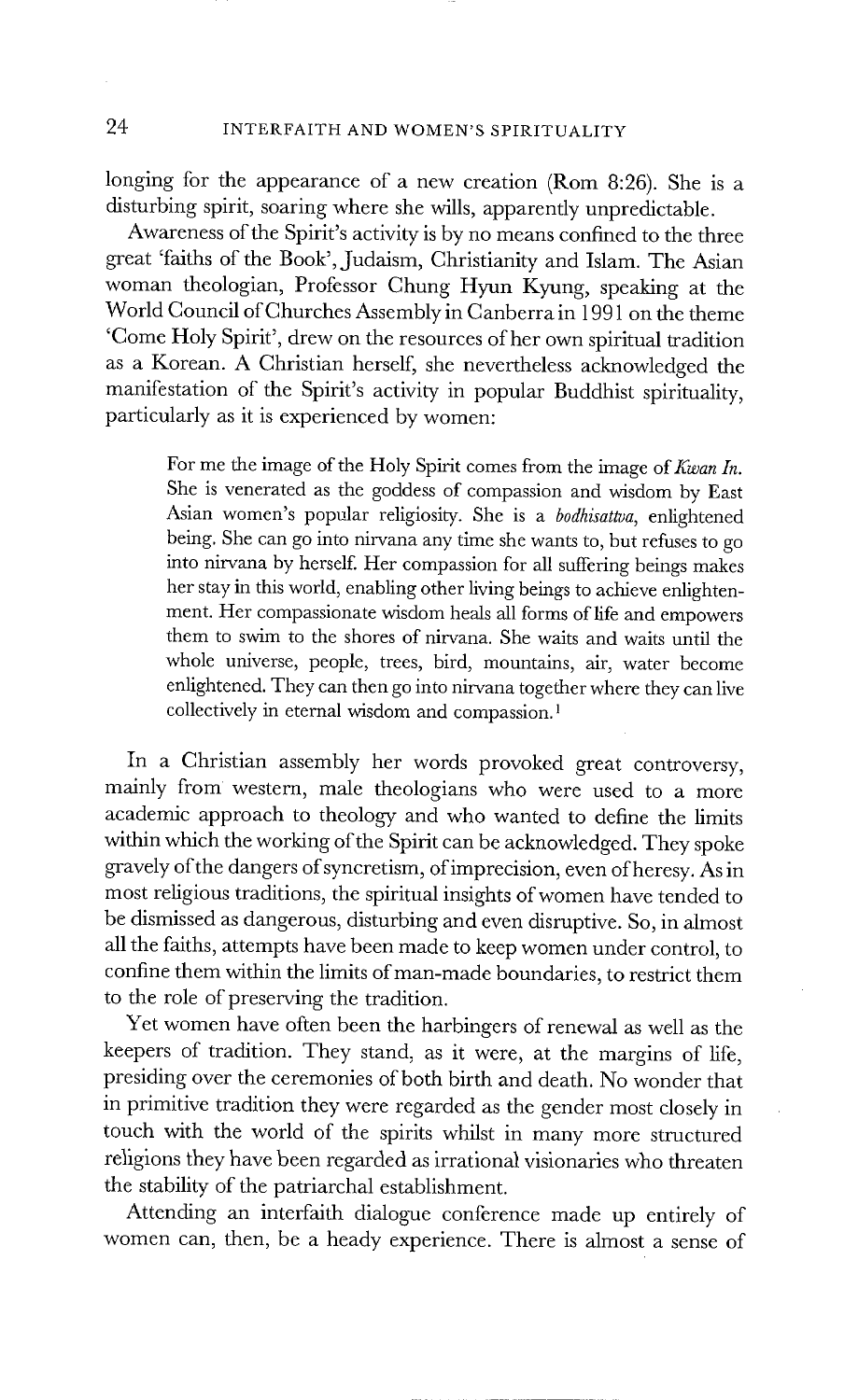daring, of risk-taking about it. The question of the role and status of women is often an embarrassing one so far as the major faith communities are concerned. Many interfaith encounters tend to avoid it or treat it as a question of cultural practice rather than of doctrinal requirement. But when women come together specifically to discuss their experience of spirituality, it soon becomes evident that in-all the major faith communities the restless eyes of twentieth-century women are probing with new insights the scriptures, the traditions, the rites and the doctrines that have been mainly shaped by men, though nurtured by women throughout the centuries. And they are discovering in the fundamental tenets of their faiths, rather than in the traditional practice of them, a way of reinterpreting the original teaching which could liberate rather than confine their femininity.

At the outset of that first interfaith dialogue meeting in Canada, Diana Eck, the moderator of the World Council of Churches' Unit on Dialogue with People of Living Faiths, spoke of the necessity for women specifically to share their faiths with one another, for in this emerging 'world household' *(oikoumeme),* where people of a plurality of faiths are living side by side, women have unique gifts to bring to the household arts of helping people of great diversity to live peaceably together.

Yet in many traditions it is women who have the least opportunity for meeting with others beyond their own community. So often they remain within the compass of their own homes and localities. Encounters with people of other traditions are limited to contact with those whom they meet on a personal basis through the immediate social environment. But it is from the seeds of such personal friendships that the most fruitful dialogue develops. For when women do meet one another, whatever their cultural background, they discover that already their experience as women gives them a common basis for mutual understanding and response.

In introducing themselves, none of the participants at the conference in Canada laid claim to being representative of whole communities, as their male counterparts might well have done. Each woman spoke only in her own right, giving her personal testimony as to how her faith allegiance chimed in or clashed with her self-understanding as a woman. It was out of loyalty to her religious allegiance, rather than disloyalty, that she welcomed the opportunity of exploring with others how religious faith could enrich their lives as women rather than restrict them.

One rule we decided upon at the outset of the dialogue was that we would each speak only out of our own tradition, allowing the people of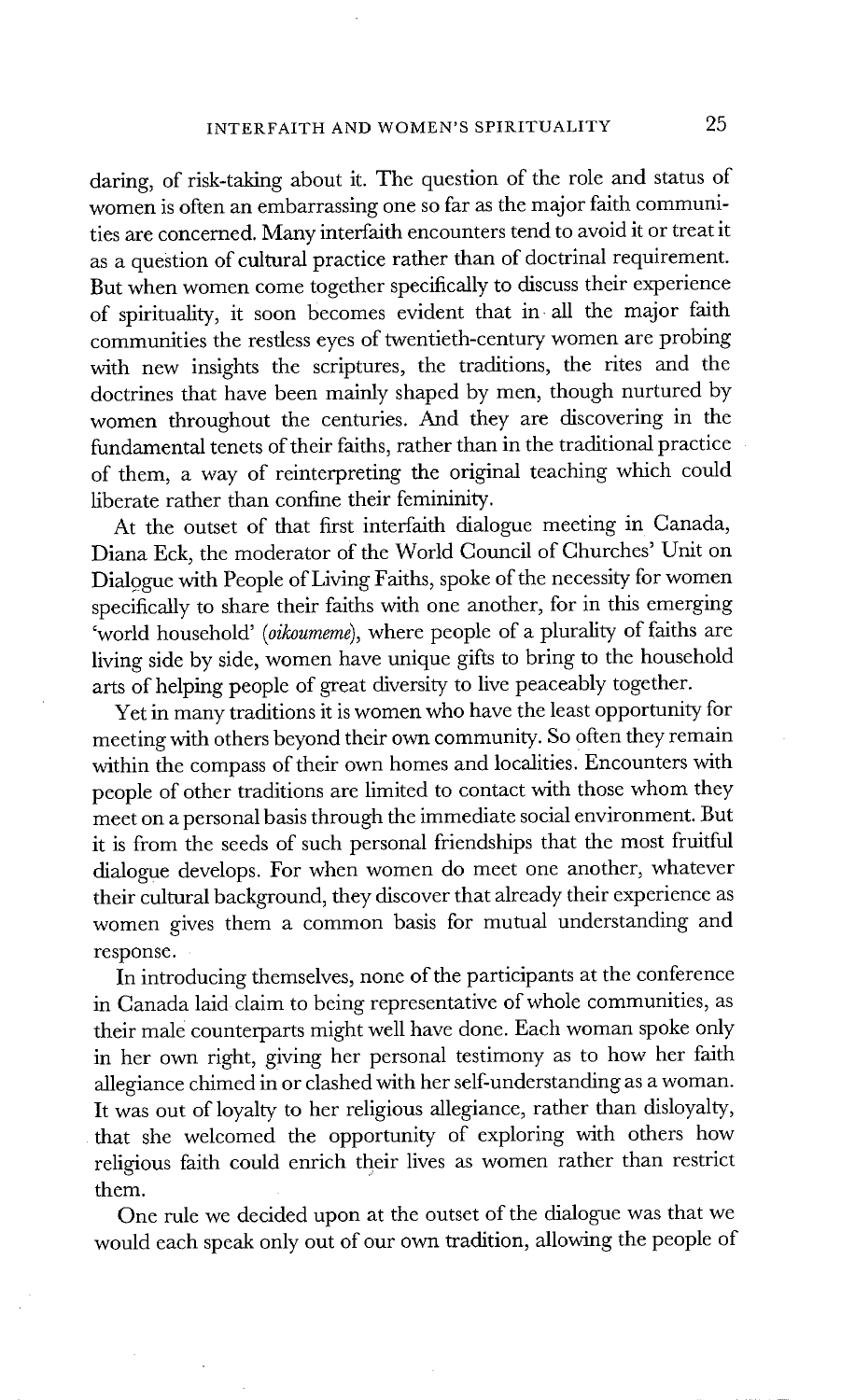other faiths to speak for themselves, we found this to be necessary, as we soon discovered how each of us came with stereotypes of the religious practices of others, particularly in regard to the role of women. For example, I noted the patronizing tones in which some of us western women at first addressed the little, veiled woman from the Sudan until we heard her speak, and discovered her to be a courageous campaigner for human rights as well as an ardent defender of her Muslim faith. Wearing a *hijab*, she explained, was not for her a sign of inferiority but rather a custom which gained her the respect of men and persuaded them to listen to what she had to say rather than simply admire her looks. On her advice, we agreed to use words carefully, making sure that we understood the precise meaning of the terms used in other faiths before we bandied them about. Some, for example, spoke in derogatory terms of 'purdah' as though it inevitably meant submissiveness, whilst others rose to its defence as indicating a protectiveness which underlined women's worth. One of the most frequently misunderstood words proved to be 'fundamentalism'. For the adherents of many faiths, it is a positive rather than a negative word. As one of the Sikh participants put it, she herself was a believer in the fundamentals of her faith; what she objected to was fanaticism.

It is important to acknowledge, in all interfaith dialogue, that language can be a cause of deep misunderstanding. English itself is a western-based, largely male-dominated language. Many women of other traditions find it difficult to talk about their spiritual aspirations in a language that is foreign to them. The language of gesture and ritual, of image and dance is often more eloquent than the use of words.

We found more common understanding when we spoke as women of faith trying to affirm spiritual values in a materialistic society rather than as adherents of just one particular religion. As one woman remarked, most of our observations began with a phrase such as 'I have faith that • . .' rather than a dogmatic assertion, 'I believe'. The greatest concern expressed by most women was not the threat to their faith which came from meeting people of other religions, but rather the problems of trying to live as believers within an almost totally secular environment. Particularly they were concerned about how to be the guardians of faith for their own children and grandchildren. As women, they felt a special responsibility to hand on to another generation a view of life that is ~God-conscious' and that celebrates the sacred amid the secular.

We determined that throughout the dialogue sessions we would try to create 'safe space' where, in the midst of controversy, we allowed ourselves the possibility of sharing and celebrating the sense of a divine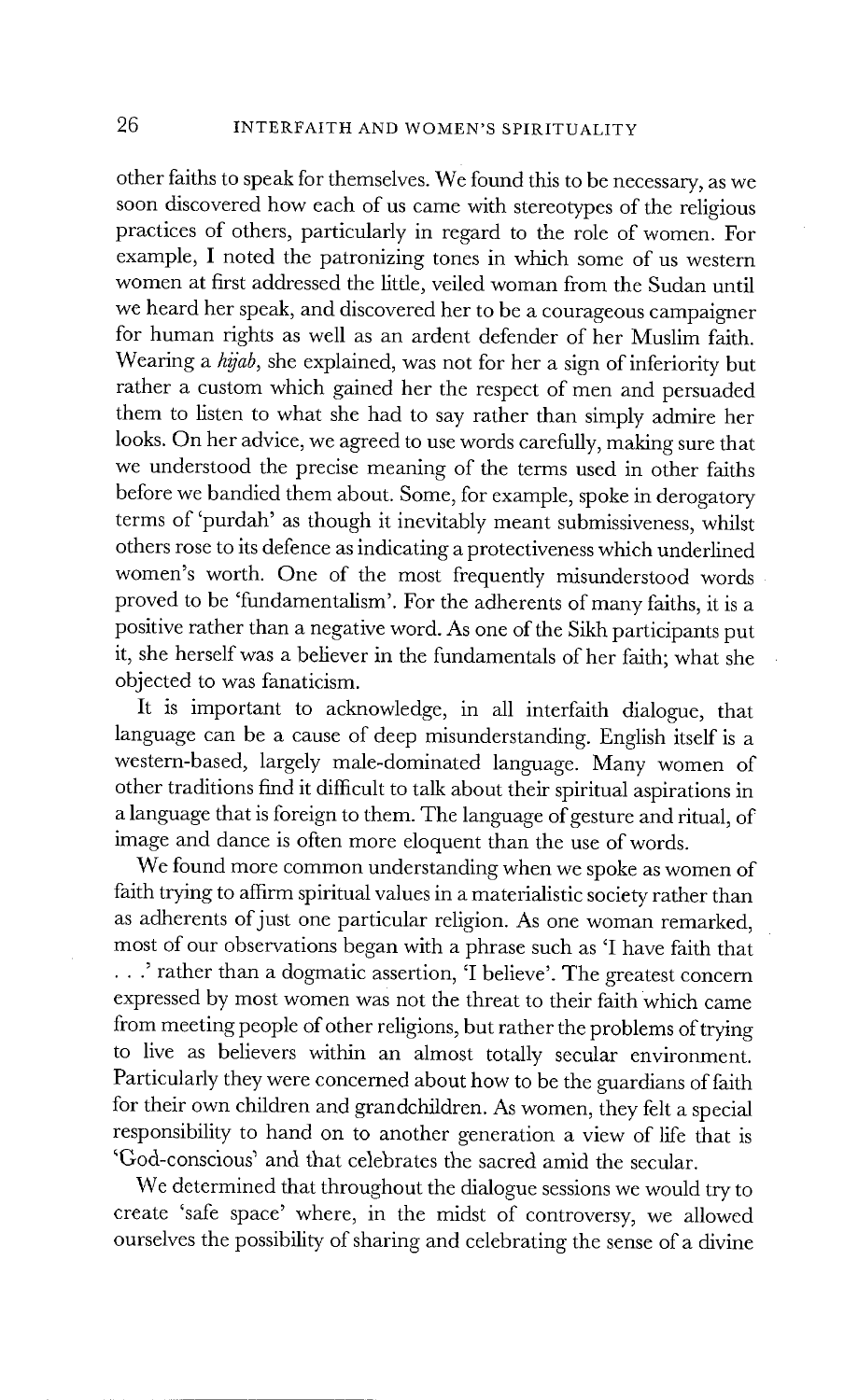presence that could transcend all our differences. We attended one another's rituals as observers if not as participants, though on many occasions we became absorbed in them too. One of the Native American women expressed it beautifully when she said, 'We sing the songs of women for all women everywhere, and when we pray as women, we believe all women are blessed'. The glorious Shabbat feast which ended the conference rapidly turned into an uproarious celebration of the solidarity of our sisterhood!

I would like to suggest that during our meeting together we explored three positive entry points to our mutual dialogue as women of different faiths.

#### *1. The language of the womb*

As women, we shared an experience of interior space and of a regular biological rhythm in a life cycle which keeps us aware of our role as lifebearers and sustainers. Yet most of us find in our faith traditions an ambivalent attitude to our sexuality, as though it must inevitably detract from our spirituality. The spirit and the flesh seem to be set in contradiction to one another. Many of the traditional rites and ceremonies of our faith communities suggest that there is some basic flaw in women which renders them unholy and therefore unfit for sacred office.

One of the most searching books to have come out of the continuing interfaith dialogue between women has been one that addresses particularly this issue of the way women's bodily functions are viewed in the various religions of the world. Edited by Jeanne Becher, one of the participants in that first consultation in Canada, it is entitled *Women, religion and sexuality* and is published by the World Council of Churches (Geneva 1991). In the evidence given by women of different religious traditions it becomes clear that, despite the great differences between the various cultures, most religions suggest paradoxically that women are to be both venerated and feared, treated with respect or disgust, honoured for their maternity but idealized for their virginity, valued for their procreative role but blamed for their seductive powers. The various events of their life cycle may be celebrated alongside the parallel events in their brothers' development, but more often they are regarded as something to be kept secret, as though there were something shameful about women's maturity. As sexual beings, they are in many faith communities subject to ritual taboos which call in question their full humanity. But things are changing, and women are rediscovering in the original teachings of their faith that which affirms rather than denies their femininity. The report reaches four conclusions, all of them important for the development of interfaith dialogue: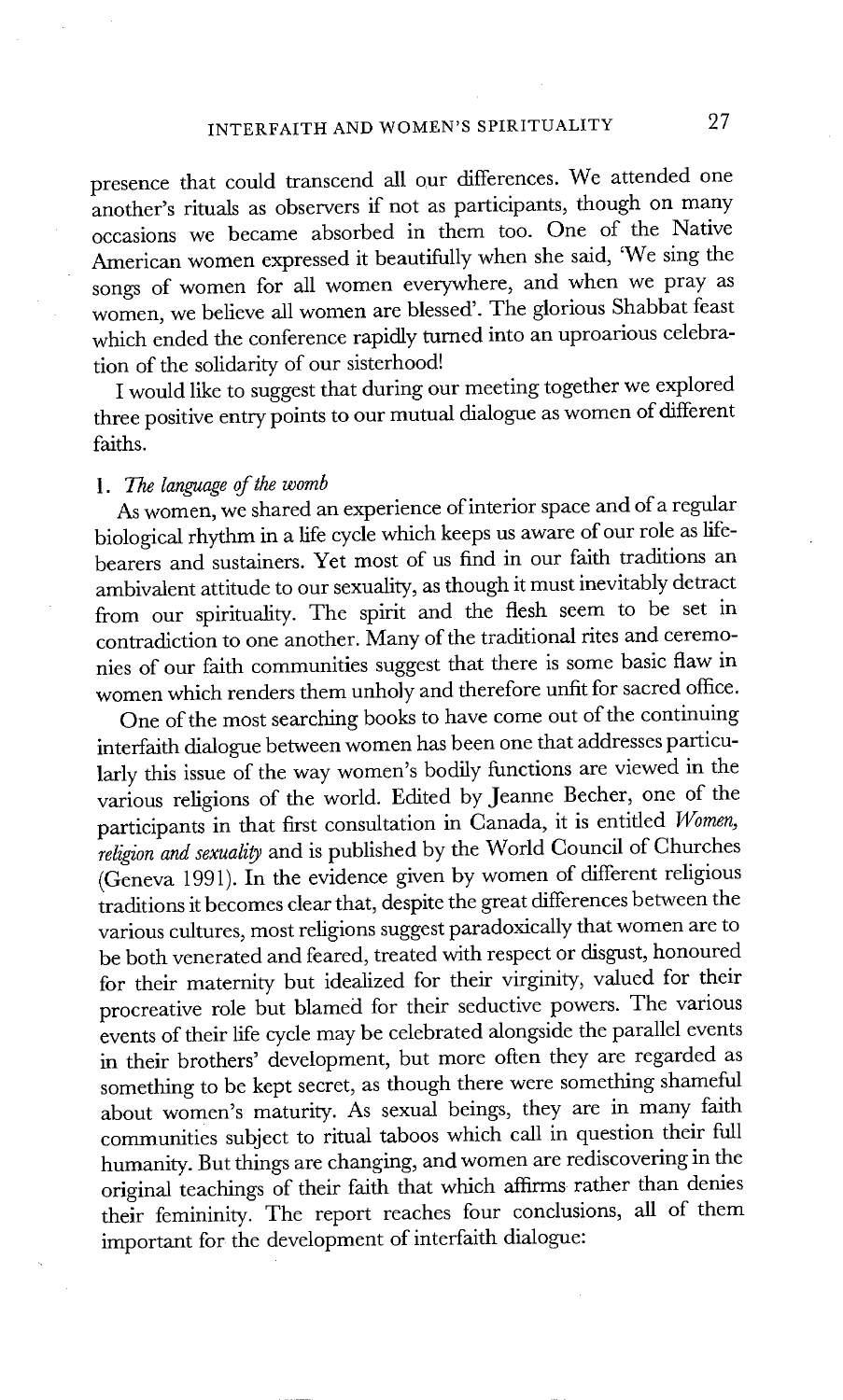1. Women need to be more involved in the study and interpretation of their religious scriptures and tradition, especially when they deal with women's role and sexuality.

2. Women need to be more articulate in defining themselves and their faith experience, rather than letting others define them.

3. Women need to discriminate between the central and unchanging givens in religious teaching, and what has been incorporated in each religion through the powerful impact of culture, in particular the seemingly universal patriarchal values relegating women to inferior positions because of their being women.

4. Women may need to scrutinize with greater care the deep psychological, social and maybe economic reasons behind the perpetuation of those negative patriarchal values.2

On the positive side, it can be pointed out that in the language of most faiths, the images of the womb and of child-bearing and of the shedding of blood are all used as powerful symbols of the creative and compassionate activity of God. In the Hebrew scriptures one of the most frequent qualities applied to God is *rachamim*, which means 'tender mercies'. It is derived from the Hebrew word for 'womb', and alludes to the love of a mother for her child. In Hindu tradition, women are associated with the concept of an *auspiciousness* that is life-promoting and within the realm *of dharma,* righteousness. In Mahayana Buddhism there is a concept known as *tathagatarbha* which is based on the belief that all living beings could become a Buddha. The Sanskrit word literally means 'the embryo' or 'the womb'. So what is implied is that those who seek enlightenment are like those whose womb can hold the Buddha's embryo. And in the Christian faith the experience of the disciples awaiting the coming of the Lord is likened to that of pregnant women eagerly expecting both the joy and the pain of childbirth (John 16:21). The symbolic use of such images is one powerful way of affirming female spirituality and could be much more strongly highlighted in all the major faiths.

## *2. The language of the earth*

The nursery-bound tradition, at least in western culture, of dressing the little boy in blue, the colour of the sky and the intellect, and the little girl in pink, the colour of flesh and blood, suggests some primeval instinct for associating men with the heavenly values and women with the earthly ones. Certainly the recovery of a feminine element in religion seems to be resulting in a greater awareness of reverence for the earth and for the interdependence of human beings with all created things.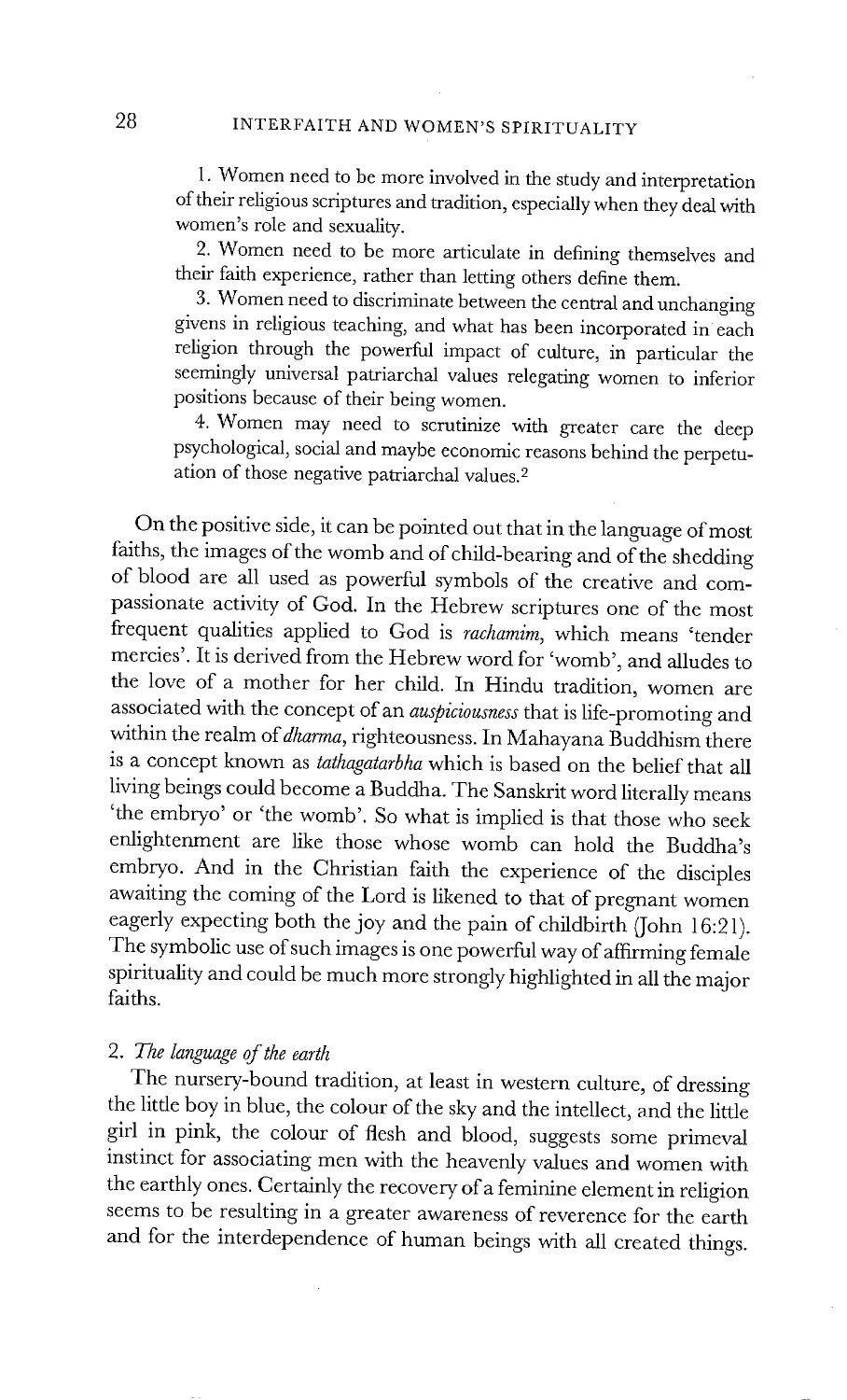Those who came to the interfaith consultation in Canada from the more ancient, non-systematized religions - the Hindus, the Native Americans, the Canadian Indians and others from primitive, indigenous religious communities - described the great emphasis laid in their traditions on both the male and female attributes of the divine and on the participation of both women and men in the sacred rituals which were closely linked to the seasons of nature and the power of the elements. One of the Hindu participants, who came from the Shrivaishnava tradition, spoke of how the worship of the goddess Shri, popularly known as Lakshmi, presented women particularly with a model of creative liberation. For wherever Vishnu is worshipped, Shri is worshipped too. Vishnu can never be venerated without Shri, though significantly temples have been built for the worship of Shri alone and prayers are often addressed to her individually. Within the 1960s a prayerbook was issued addressing eight different manifestations of Shri, identifying her as the Mother of Creation.

The celebration of the joys of creation were echoed too in the Sikh prayers in which we were invited to share.

Day and night are both female nurses With whom the whole creation plays.

Two American participants from the recently developing Wiccan movements, which they described as 'neo-pagan', spoke of how they were trying to recreate a movement that became fragmented long ago, particularly at the time when women suspected of having supernatural powers or extraordinary spiritual gifts were burned as witches. They described how the rebirth of their movement had come about through their search for a genuinely feminine and ecologically sound spirituality. They were intent on recovering lost rituals which expressed a reverence for the earth as life-giving mother. And in a world where the ecology is under such serious threat, all of the faiths are looking again to the resources they have within them for this spiritual acknowledgement of the 'earthiness' of God, of which women, traditionally the planters rather than the hunters, have always been aware.

Writing in the *International Review of Mission* in April 1992, Marta Benavides, a Baptist pastor from E1 Salvador, wrote:

My mother almost never went to church, but always led us to meditate about our life, the creation, and our role in the community. At church I was being taught all the 'do nots' such as sectarianism, to see sexuality as evil, woman as subservient, the individuality and blindness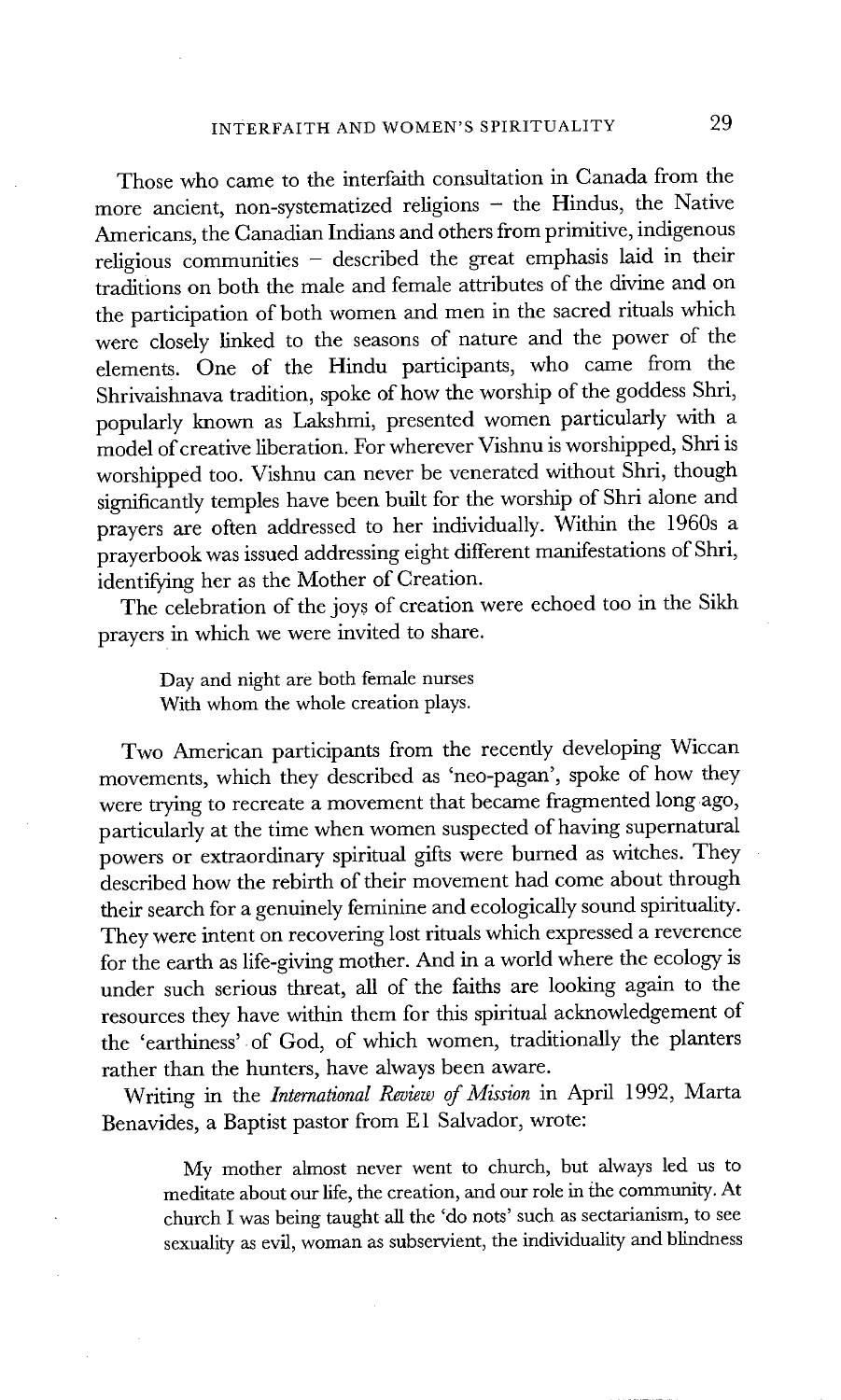of the protestant work ethic and the supremacy of'man' over a creation that had to be subdued and dominated, all of which deny life, family and nation, and destroy nature and the planet. From my mother I learned both at home and in the community, spirituality, commitment and strength, and that the demand and requirement of God is for justice for all God's children. 3

### *3. The language of listening*

One of the most remarkable features of the women's interfaith conference held in Canada was that the only man present kept silent throughout the whole of the proceedings! He was the Reverend Wesley Ariarajah, the Director of the World Council of Churches' Dialogue Unit. When in the last session we finally persuaded him to say something, he suggested that there are three questions that need to be asked of any encounter for dialogue. Does it create community? Has it become a meeting that everyone has owned? Has it changed people? To each of these questions we felt able to give an affirmative answer. A large part of that was due to the fact that we were all women, freed from the constraints that women still so often feel in the presence of men. There was a sense of openness between us which enabled women who were more accustomed to being unheard to speak with confidence of what their own experience had been. Through such shared experience, bonds of friendship were woven which were able to stand the strains even of misunderstanding and of controversy. The women seemed to become more concerned about their relationship with one another than about the various religious systems they were called upon to defend.

There was no shrinking from difficult issues, nor from discussing the differences between our faiths, but, as one of the participants put it, 'We do not have to share the same heroes, nor inhabit the same symbolic universe, but how do we learn to share the real, present universe, which we all inhabit together?'

In her recent book, The *wisdom offools* (SPCK 1993), Mary Grey writes of what has been called a 'listening logic', which is, as she puts it, 'an activity which requires the whole person. It requires the vulnerability to the other which is presupposed in the idea of the connected self.' Such ability to listen and to act as a kind of midwife to other people's thoughts and aspirations has been said to characterize women's dialogue with one another:

This is exactly what feminist thinkers have been stressing, in placing a high importance on 'hearing into speech', and the primacy of meta